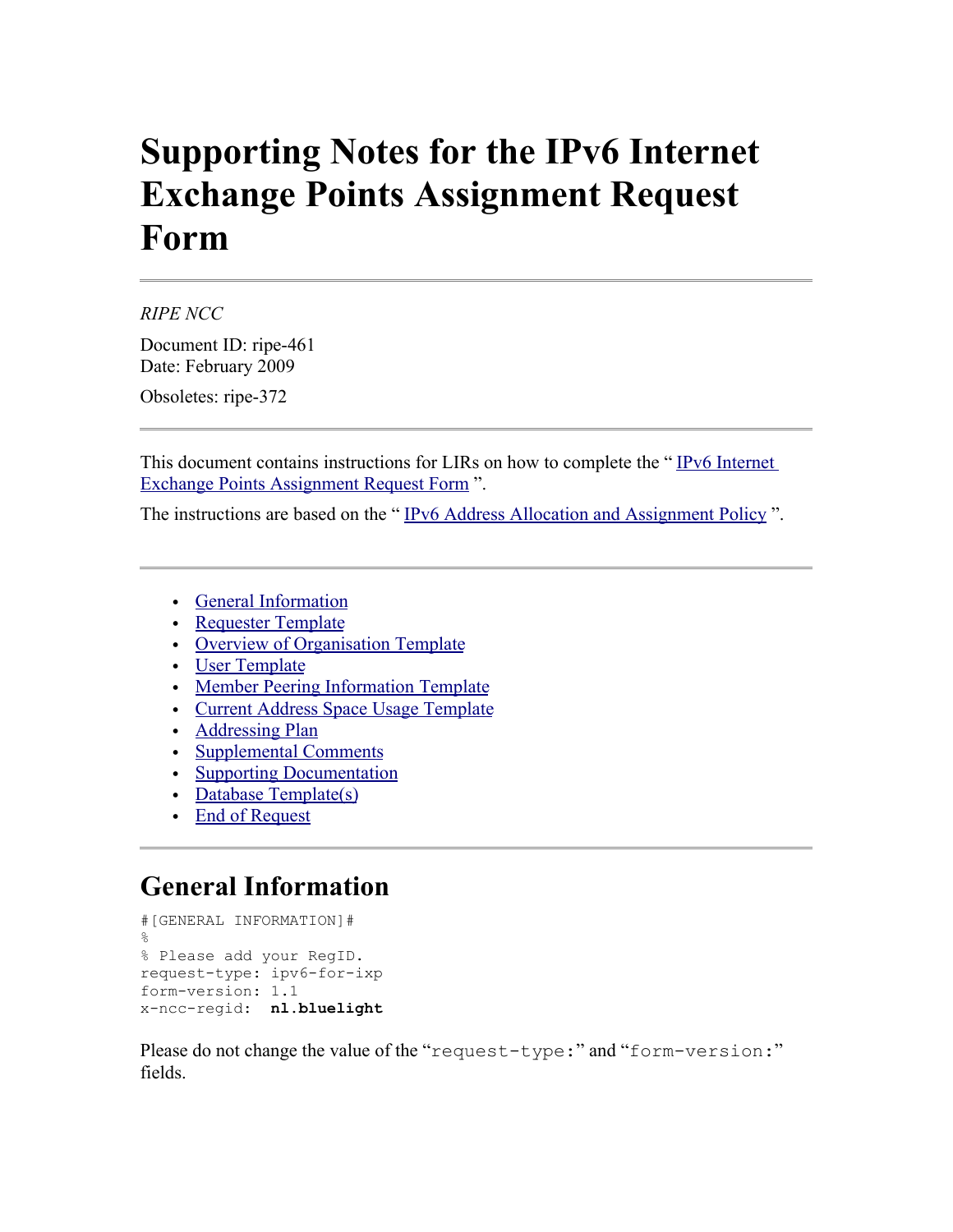Enter your Registry Identifier (RegID) in the "x-ncc-regid:" field. RegIDs have the following format: <country code>.<name>. If you do not know your RegID, please contact  $\langle \text{ncc}(a)$ ripe.net $\rangle$ .

#### <span id="page-1-1"></span>**Requester Template**

```
#[REQUESTER TEMPLATE]#
%
% Please add your contact details.
name: John Smith
phone: +123 45 678910
fax-no: +123 45 678911
email: john@bluelight.ripe.net
nic-hdl: HOHO1-RIPE
```
Enter your contact details in the requester template. You must be a registered contact for the LIR. [The LIR Portal](https://lirportal.ripe.net/) contains a list of registered contacts for your LIR.

Please use the international dialling codes (for example, +31 for the Netherlands,) in the "phone:" and "fax-no:" fields.

Enter your NIC handle, if you have one, in the "nic-hdl:" field.

### <span id="page-1-0"></span>**Overview of Organisation Template**

```
#[OVERVIEW OF ORGANISATION TEMPLATE]#
%
% Is this request for an End User sent through a sponsoring LIR?
(Yes/No)
End User of LIR: Yes
% If yes, please confirm that the 'End User Assignment Agreement'
contains all of the elements listed in paragraph 
% 2.0 of "Contractual Requirements for Provider Independent Resource
Holders in 
% the RIPE NCC Service Region". (Yes/No)
Confirmation: Yes
% Which IXP will use the requested address space? 
% Please include the IXP's membership policy.
org-description: Ruritania IXP. The joining requirements are
                   online at http://www.rurixp.ripe.net/join_us.html
If this request is sent for an End User of a sponsoring LIR, you should answer 'Yes' in the
```
"End User of LIR" field. If you answered 'Yes' you should also confirm that all of the elements of paragraph 2.0 of ["Contractual Requirements for Provider Independent Resource Holders in the RIPE NCC](http://www.ripe.net/ripe/docs/contract-req.html) [Service Region"](http://www.ripe.net/ripe/docs/contract-req.html) are listed in the 'End User Assignment Agreement' that is signed by the

End User and the sponsoring LIR. PI assignments can only be made to End Users if there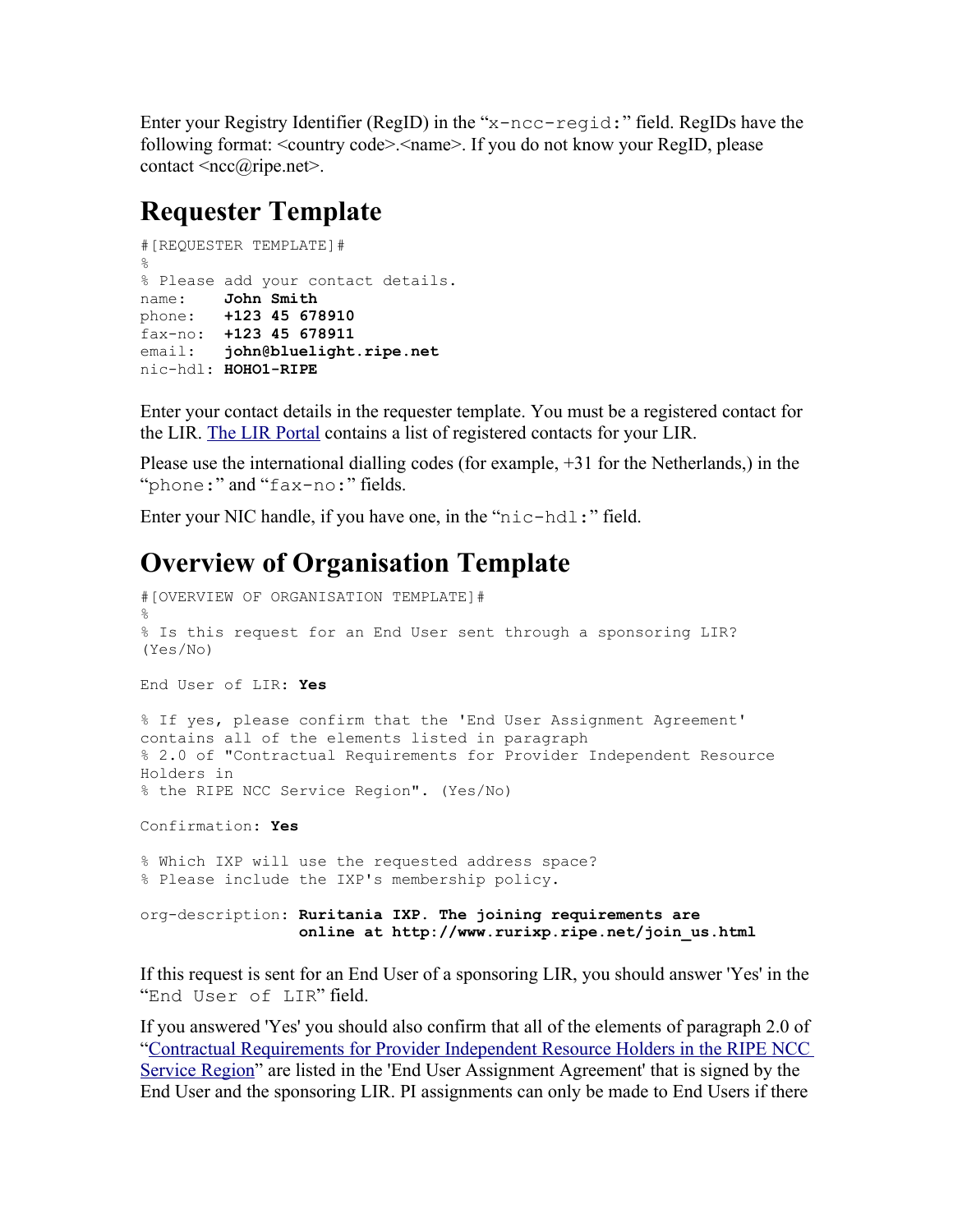is a signed 'End User Assignment Agreement' between the sponsoring LIR and the End User.

You can find an example agreement at <URL> You can send us an agreement in your local language or use the English version.

If this request is sent by a Direct Assignment User, you answer 'No' to the above two questions. Direct Assignment Users have already signed an 'End User Assignment Agreement' with the RIPE NCC. If the request is for an LIR, you should also answer with 'No'.

In the "org-description:" field, write a short description of the organisation operating as an Internet Exchange Point (IXP). Please include references which show that the organisation operates as an IXP and that the requirements to join the IXP are open and clear. You can add a URL or attach a document which contains this information.

### <span id="page-2-1"></span>**User Template**

```
#[USER TEMPLATE]#
%
% Who is the contact person for this IXP?
name: Fred Bloggs
organisation: Ruritania IXP
country: NN
phone: +123 45 678910
fax-no: +123 45 678911
email: fred@rurixp.ripe.net
```
Enter the legal name and primary location of the organisation in the "organisation:" and "country:" fields.

Please use international dialling codes (for example, +31 for the Netherlands,) in the "phone:" and "fax-no:" fields.

### <span id="page-2-0"></span>**Member Peering Information Template**

```
#[MEMBER PEERING INFORMATION TEMPLATE]#
\approx% If the IXP has an online list of members, please add the
% URL below.
member-peering-list: http://www.rurixp.ripe.net/members.html
% If you will include this list as an attachment, please 
% enter "Yes" below. 
member-peering-attached:
% Please add the contact details for three of these members.
organisation-1: Bluelight B.V.
as-number-1: AS65444
e-mail-1: john@bluelight.ripe.net
organisation-2: Bank of Ruritania Inc.
as-number-2: AS65333
```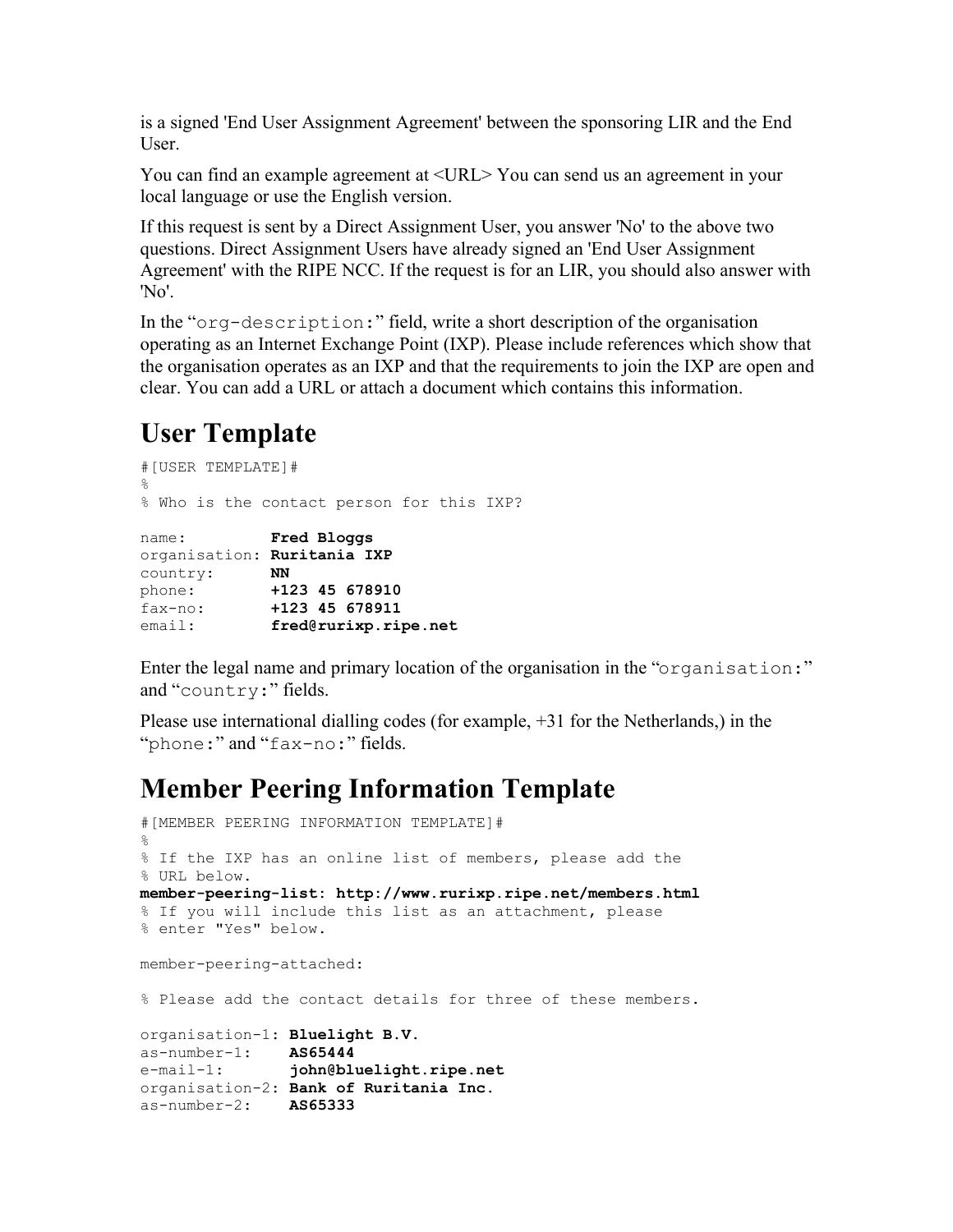```
e-mail-2: susan@ruritania-banking.ripe.net
organisation-3: Ruritania Telecom
as-number-3: AS65222
e-mail-3: noc@ruritania-tel.ripe.net
% If possible, please add the URL of a looking glass where
% we can verify this information:
```
**looking-glass: http://www.rurixp.ripe.net/looking-glass.cgi**

You must provide a list of the IXP's members. If this list is online, please add the URL of the IXP's website in the "member-peering-list:" field. If you attach the list to your request, enter 'yes' in the "member-peering-attached:" field.

Enter the organisation name, Autonomous System (AS) number and the contact e-mail address for three of the IXPs members.

If possible, add the URL of a looking glass in the "looking glass:" field so we can verify this information.

#### <span id="page-3-1"></span>**Current Address Space Usage Template**

```
#[CURRENT ADDRESS SPACE USAGE TEMPLATE]#
%
% If the IXP has any IPv6 assignments, please list them below.
subnet: none
```
Please specify address prefixes using slash notation (for example, y:y:y::/yy). You can repeat the "subnet:" field as many times as needed.

### <span id="page-3-0"></span>**Addressing Plan**

```
#[ADDRESSING PLAN]#
\frac{6}{5}% When will the IXP use the requested address space?
olo olo
     Subnet Within Within Within
% size (/nn) 3 months 1 year 2 years Purpose
subnet: /64 x - - *see supplemental
subnet: /64 x - - comments section
```
The addressing plan shows when the IXP plans to use the address space.

Enter the size of each subnet in the "Subnet size  $(2 \text{ n})$ " column. Please specify the size using IPv6 slash notation (for example, /48). You can repeat the "subnet:" field as many times as needed.

In the "Purpose" column, write a short description for each subnet. If needed, you can write a more detailed description in the "Insert Supplemental Comments" section at the end of the form.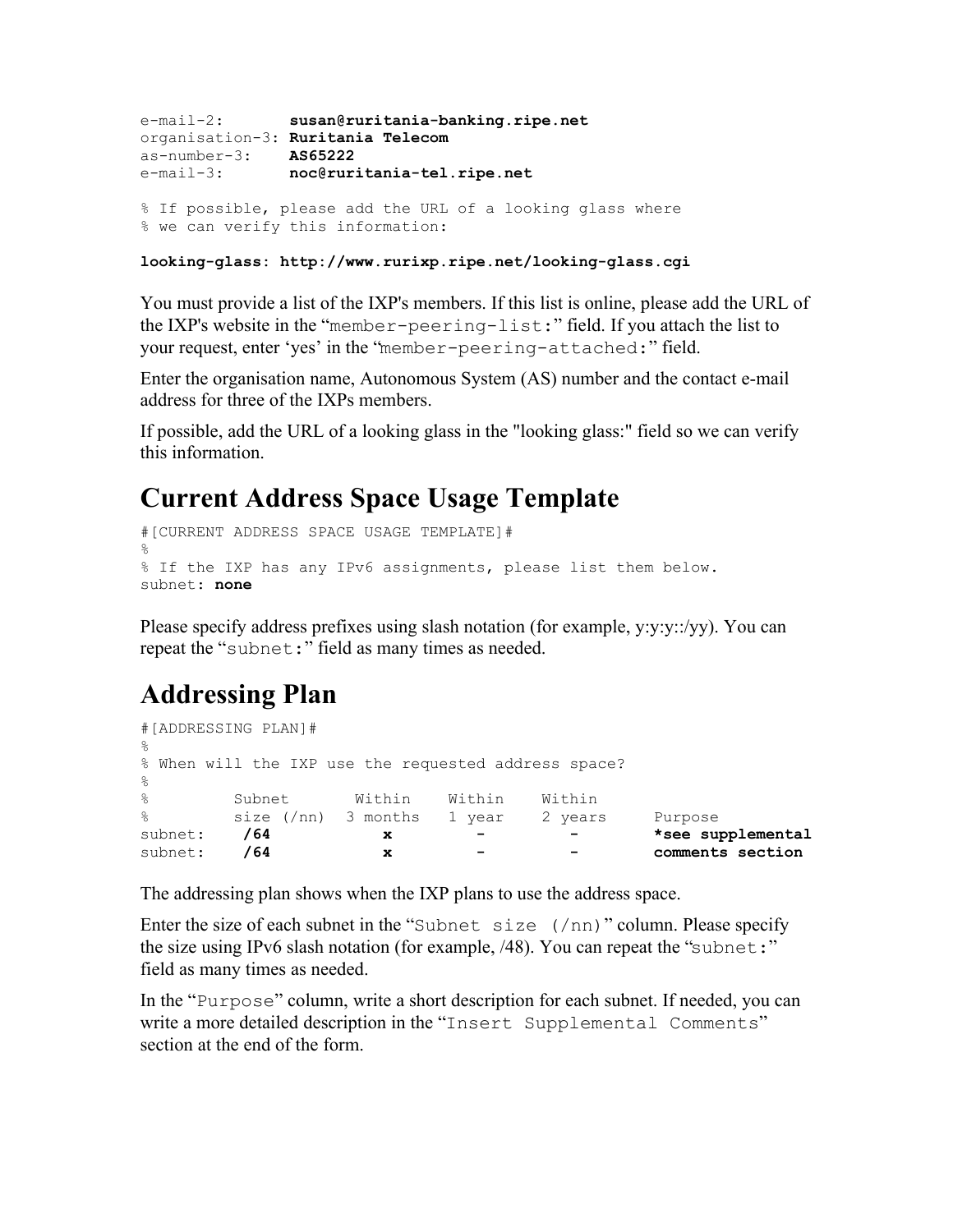Complete the remaining columns with a cross  $(x)$  or a dash  $(-)$ . For example, if you will use a subnet within three months, enter a cross in the "Within 3 months" column and a dash in both the "Within 1 year" and "Within 2 years" columns.

#### <span id="page-4-2"></span>**Supplemental Comments**

```
#[SUPPLEMENTAL COMMENTS]#
%
% Please add more information if you think it will help
% us understand this request.
```
**We will have 2 separate subnets. One for our 30 banking members who require secure transactions, and one for our 200 regular ISP members. Each member will use a /128.** 

You can use this space for additional information that you think will be helpful for us when we evaluate your request.

## <span id="page-4-1"></span>**Supporting Documentation**

```
#[SUPPORTING DOCUMENTATION]#
\approx% If this request is for an End User of a sponsoring LIR, please attach
a copy of the signed 'End User Assignment Agreement' and the company
registration papers of the End User.
%
% You can also attach a network diagram or other supporting
documentation.
%
% Have you attached any files/documents to this request? (Yes/No)
file-attached: Yes
```
For each IPv6 IXP assignment that is requested through a sponsoring LIR for an End User, we need to receive a copy of 'End User Assignment Agreement' and the company registration papers of the End User.

If this request is for an LIR or a "Direct Assignment User", you do not have to attach a copy of 'End User Assignment Agreement' and company registration papers.

A network diagram (topology map) can help us to understand the set-up of the network and its addressing needs.

### <span id="page-4-0"></span>**Database Template(s)**

```
#[DATABASE TEMPLATE(S)]# 
%
% Please complete all of the fields below.
inet6num: 
netname: RURIXP
descr: Ruritania IXP
country: NL
```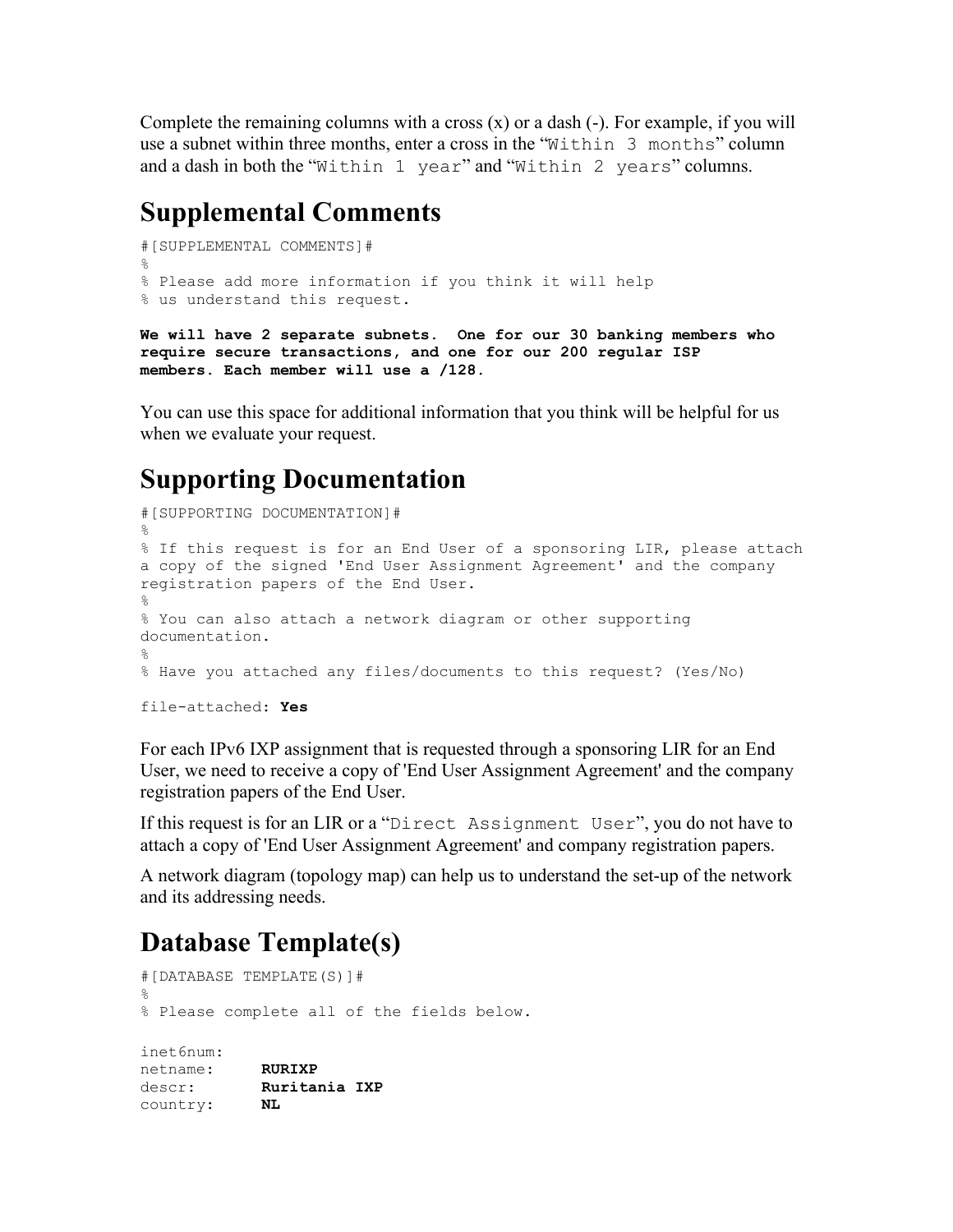| org:            | ORG-Bb2-RIPE        |
|-----------------|---------------------|
| $admin-c$ :     | <b>HOHO1-RIPE</b>   |
| $tech-c$ :      | <b>HOHO1-RIPE</b>   |
| status:         | ASSIGNED            |
| $mnt-by:$       | RIPE-NCC-HM-MNT     |
| $mnt-lower:$    | RIPE-NCC-HM-MNT     |
| $mnt-by:$       | <b>SANTA-MNT</b>    |
| $mnt$ -domains: | <b>SANTA-MNT</b>    |
| mnt-routes:     | <b>SANTA-MNT</b>    |
| changed:        | hostmaster@ripe.net |
| source:         | RIPE                |
|                 |                     |

Leave the "inet6num:" field empty as we (the RIPE NCC) will complete it.

The "netname:" should be a short, descriptive name for the network and should reflect the name of the organisation operating the IXP.

Enter the legal name of the organisation operating the IXP in the "descr:" field.

Enter the ISO country code of the organisation in the "country:" field.

Enter the org-ID of the **organisation** object in the "org:" field. You can create **organisation** objects using 'webupdates'.

**Person** and **role** objects contain information about people. Each object has a unique NIC handle (nic-hdl). You can create **person** and **role** objects using webupdates.

The nic-hdl of the **role** or **person** object entered in the "admin-c:" field should be for someone who has administrative responsibilities for the network.

The nic-hdl of the **role** or **person** object entered in the "tech-c:" field should be for someone who has technical knowledge of the network.

The "status:" field must be ASSIGNED.

Maintainers protect objects in the RIPE Whois Database. They contain the information needed to authorise creation, deletion or modification of these objects. You can create maintainers using the 'Maintainer Editor' [\(https://lirportal.ripe.net\)](https://lirportal.ripe.net/).

One of the "mnt-by:" fields must be RIPE-NCC-HM-PI-MNT. Enter the IXP's maintainer in the other "mnt-by:" field. The IXP will be able to update the **inet6num** object using webupdates.

The "mnt-lower:" field must be RIPE-NCC-HM-PI-MNT.

The "mnt-domains:" field shows which maintainer authorises the creation of **domain** objects for the assignment.

The "mnt-routes:" field shows which maintainer authorises the creation of **route6** objects for the assignment.

All of the objects that you enter in the template must already exist in the RIPE Whois Database.

The "changed:" field must be hostmaster@ripe.net.

The "source:" field must be RIPE.